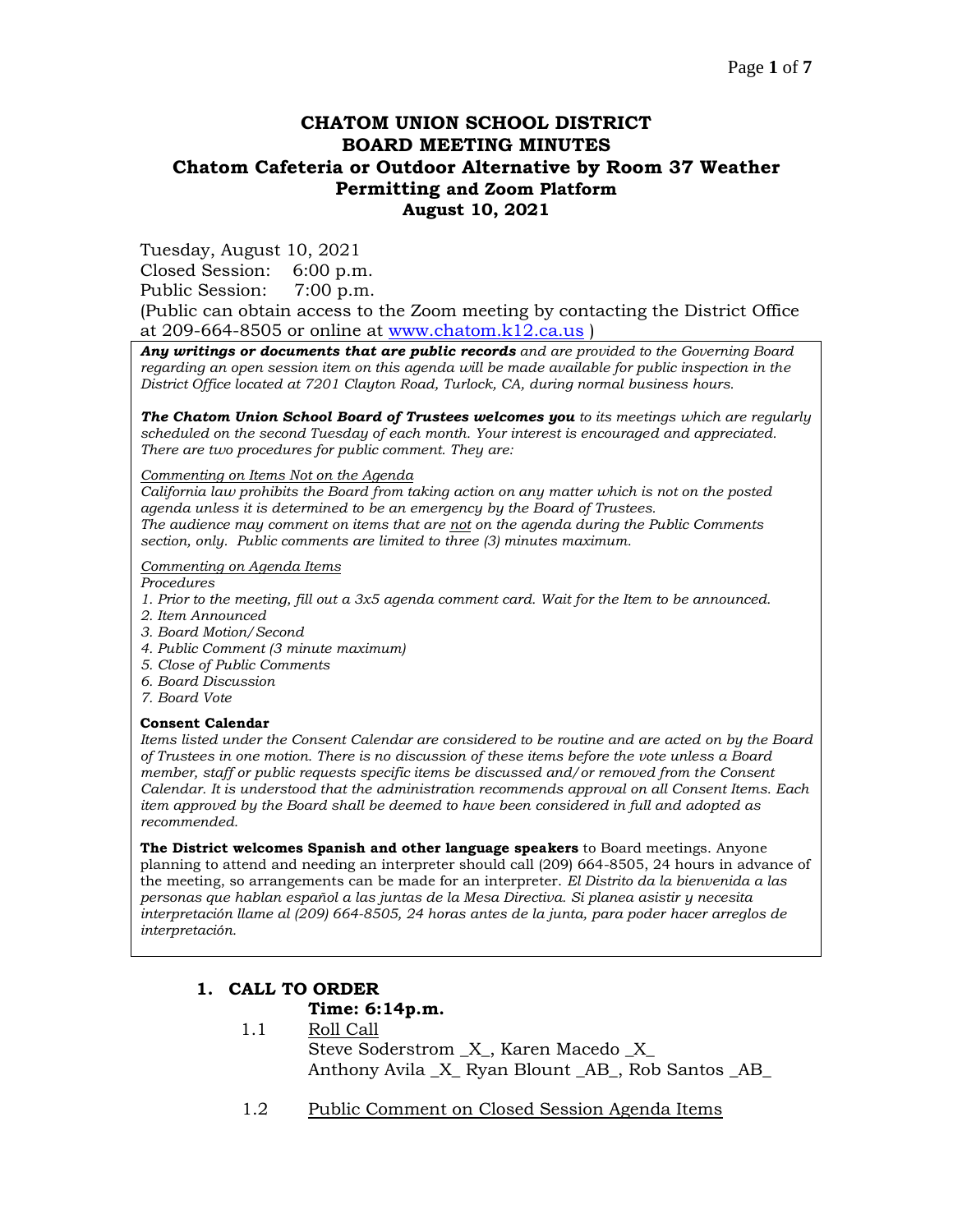1.3 Adjourn to Closed Session APPROVED Motion: Anthony Avila Second: Karen Macedo Vote: Ayes 3 Noes 0 Abstentions 0

# **2. CLOSED SESSION**

*Disclosure of Items Discussed in Closed Session (Gov. Code 54947.7)*

- 2.1 Public Employee Appointment
	- 2.1.1 Food Service III
	- 2.1.2 Business Assistant
	- 2.1.3 Food Service II
	- 2.1.4 .75 Yard/ Cafeteria Supervisor
- 2.2 Public Employees Discipline/Dismissal/Release/Non- reelection/Leaves of Absence/Resignation/Retirements And Resolution Regarding Reduction or Discontinuance of Source (Gov. Code 44949 (e) and Gov. Code 44955) 2.2.1 Resignation of Employee #08-10-21-01
- 2.3 Negotiations
- 2.4 Superintendent Evaluation
- 2.5 Adjournment Back to Public Session

## **3. OPEN SESSION: CALL TO ORDER**

- 3.1 Roll Call Steve Soderstrom \_X\_, Karen Macedo \_X\_ Anthony Avila \_X\_ Ryan Blount \_AB\_, Rob Santos \_X\_
- 3.2 Flag Salute The flag salute was led by Board President, Steve Soderstrom.

# 3.3 Report from Closed Session

Public Employee Appointment

- Food Service III Debbie Costa
- Business Assistant Genevieve Lucas
- Food Service II Pending
- .75 Yard/ Cafeteria Supervisor Lucia DaSilva
- The Board Approved the Resignation of Employee #08-10-21-01
- 3.4 Approval of Agenda

APPROVED Motion: Anthony Avila Second: Rob Santos Vote: Ayes 4 Noes 0 Abstentions 0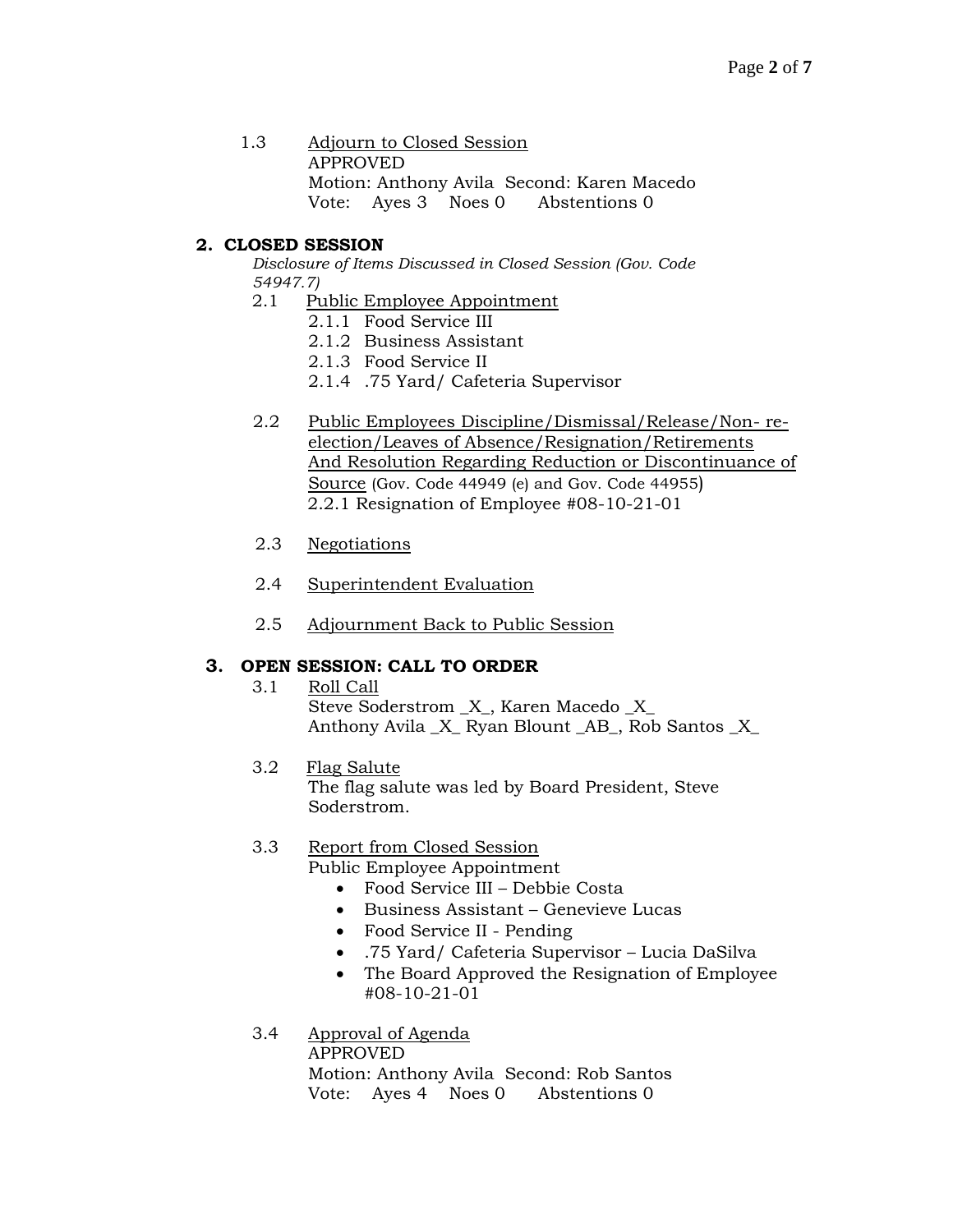### **4. CONSENT CALENDAR**

- 4.1 Board Minutes
- 4.2 Fiscal Services Warrants/Payroll
- 4.3 Declaration of Obsolete Items
- 4.4 Consider Renewal of JSWWC Water & Wastewater Management
- 4.5 Collection of Developer Fees

Approval of Consent Calendar APPROVED Motion: Rob Santos Second: Karen Macedo Vote: Ayes 4 Noes 0 Abstentions 0

#### **5. PUBLIC COMMENT/RECOGNITION/COMMUNICATION**

On behalf of the entire Board, Board President, Steve Soderstrom acknowledged Chatom District Superintendent, Cherise Olvera for her 20 years of service to the District. Mrs. Olvera thanked the Board and shared that she is happy to have been a part of the District through its changes over the years. She was a part of Mt. View's cafeteria/gymnasium construction, other repairs and technology advancements and implementation. She started out in the Chatom School District as the Chatom Elementary Principal, moved to Mountain View as a Principal and then became the Superintendent of the District. She is grateful for the wonderful support she has received and for the opportunity to work alongside a great staff. She also reported that it was an honor to acknowledge other staff members that have worked in the District for ten plus years during the welcome back luncheon on Monday.

Community parents commented on the statewide mandate on the use of masks for children in K-12 grade. They asked if the district plans to enforce the mandate on Chatom students. A parent asked if there are exemptions to students with medical conditions and what the mask use looks like throughout the school day for the students. Mrs. Olvera explained that medical exemptions are allowable under the current CDPH guidance. Students would be wearing masks while in the classroom, but masks will be optional during recess, physical education, and all other outdoor activities. A parent also asked, since the students are fully back in school, that the flag salute be imposed every morning and that Board meetings be sent out as a reminder to parents on ParentSquare. A community parent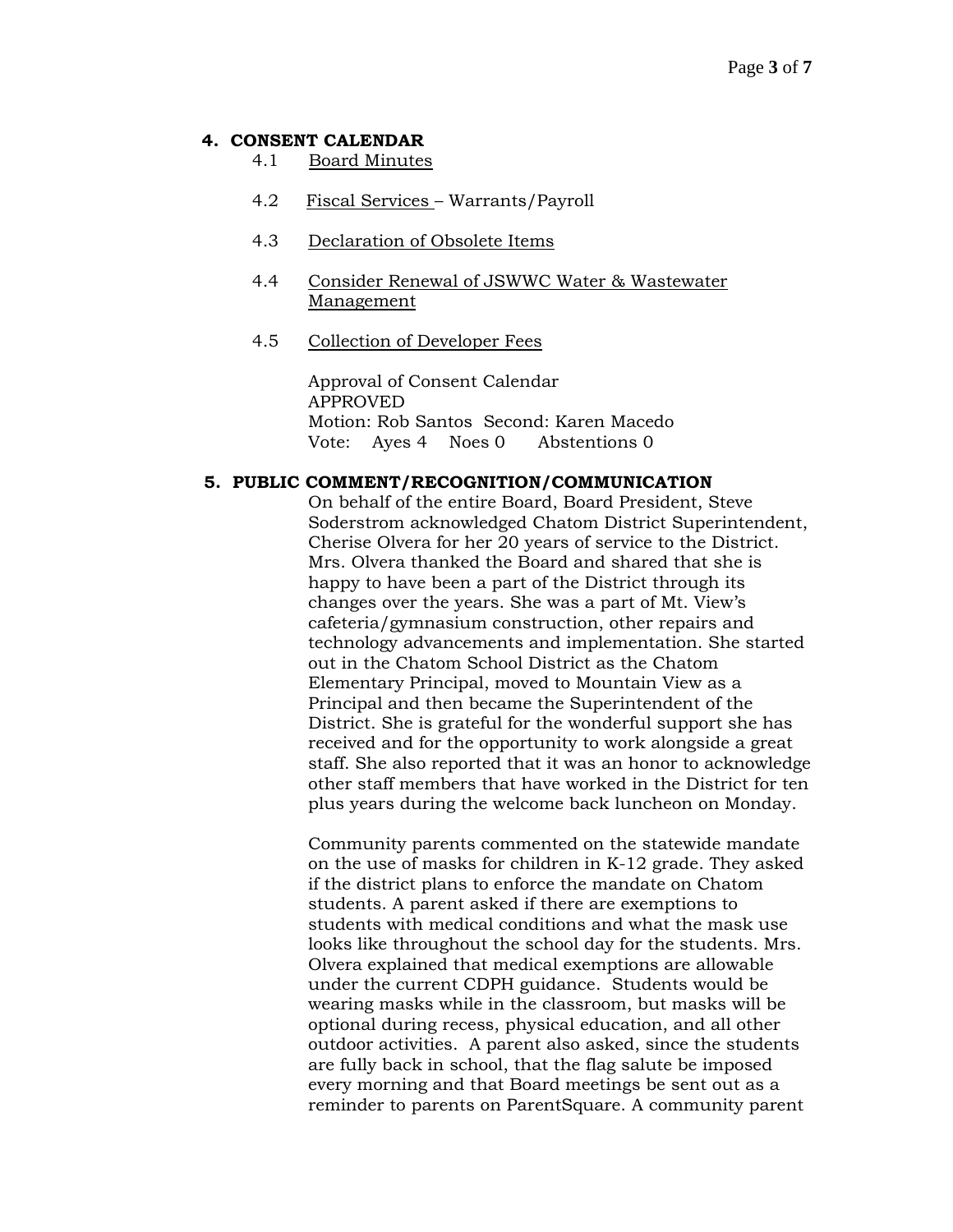thanked the staff, teachers, and everyone involved in opening the school last year. She read an article from the Wall Street Journal pertaining to research suggesting why children should not be wearing masks indoors. She also reviewed the scientific data provided on why masks don't work, from the same article.

### **6. INFORMATION**

### 6.1 Calendar of Events

### 6.2 Board Financial Summary Report

Business Manager, Kelly Machado reported on the cash balances from prior year that have not yet been transferred over to the new year. She is pending the end balance for the 2020-2021 school year and beginning balance for the 2021- 2022 new year.

## 6.3 Program Reports:

Chatom Elementary School

Chatom Principal, Mrs. Cruz, reported that August  $11<sup>th</sup>$  is the first day of school for Chatom Elementary. She shared that she is very excited to welcome students back. Teachers took photos and made videos to welcome students back. The video was shared on Chatom's social media and the District's website. This year the parents are allowed to park their vehicles and walk their children to the front of the office for drop off. Mrs. Cruz is excited to continue down the path to full normalcy.

### Mt. View Middle School

Mt. View Principal, Mr. Lewis, shared that he is excited to be fully back in person and able to start the school year with students and staff on campus. Round up recently concluded and was a great turn out. Round up was held in the late afternoon, early evening with an estimated 191 returning and new students enrolled at Mt. View. Mr. Lewis reported that the sport seasons are being tentatively planned for the year.

### Chatom State Preschool

Preschool Director, Mrs. Nunes, shared that preschool staff returns well before the first day of the program to review any new implementations and set up the classroom. She reported that the morning class is full and the afternoon class has 5 openings. She informed the Board of the summer projects that occurred that included the indoor painting of the preschool and installation of a security camera placed at the door. Preschool orientation will be held outdoors on Tuesday, August 17<sup>th</sup> for parents only. August 18 is the first day of Chatom Preschool.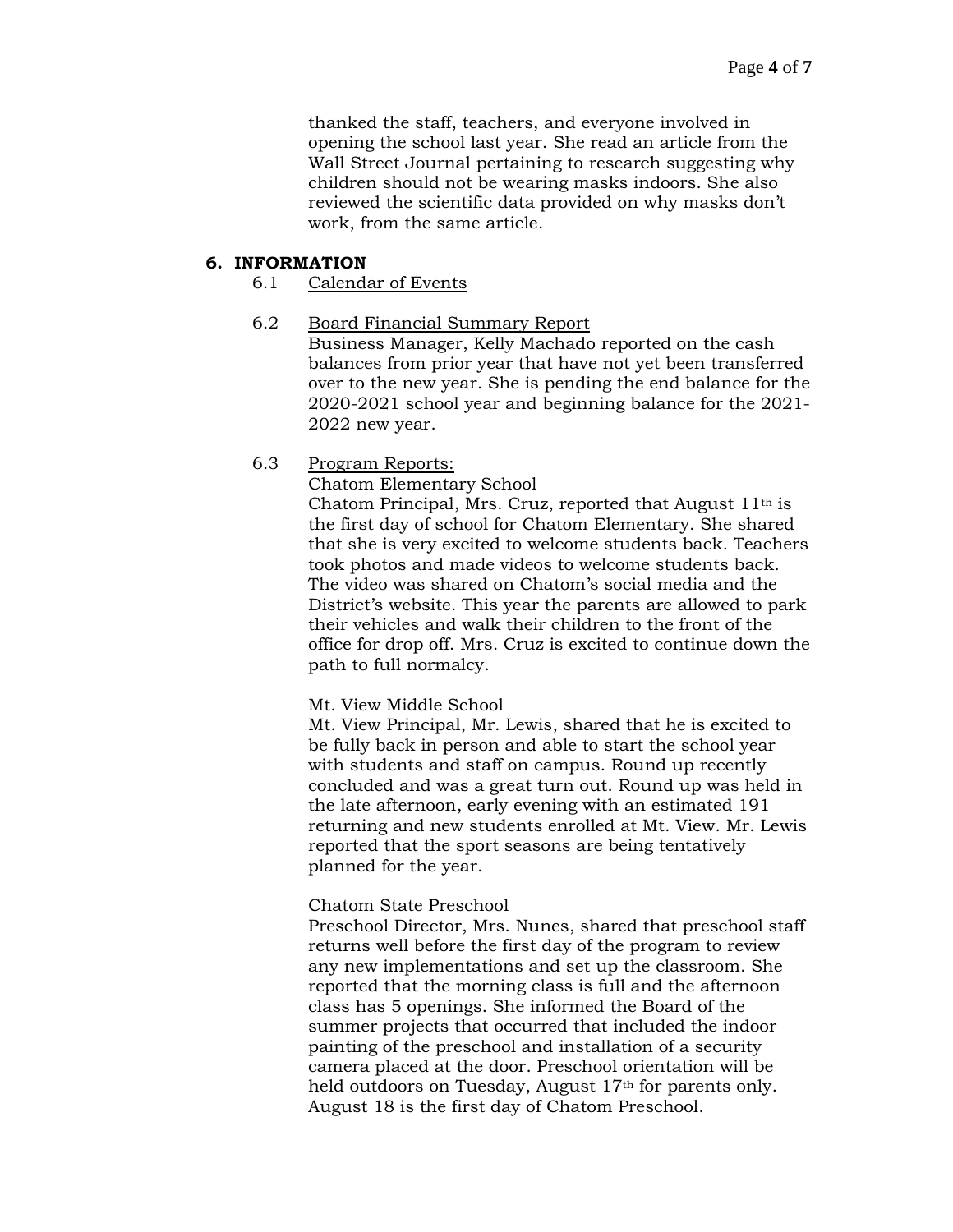#### Chatom Union School District

Mrs. Olvera also shared the excitement of having both students and staff fully back to school for inperson learning. She reviewed the projects that were completed over the summer and the safety procedure and protocol guidance that the District is currently following. She shared that the asphalt on the 3rd-5th grade playground was redone and new physical education activities were added. Transportation and C.A.R.E are returning fully and will be providing services to our District. Volunteers can return upon scheduling time with their teacher, getting their fingerprints cleared, TB cleared and a COVID health prescreen. With these new changes, the District is heading towards full normalcy. Mrs. Olvera also shared that the District hosted a welcome back lunch where we celebrated new and returning staff. She gave an update on staff internal movement that occurred over the summer break and new staff members that were appointed. The District also celebrated all the employees that received a service pin for their years of service to the District. Before lunch all staff members attended mandated trainings that were given by Terri Prichard, Safety Specialist. After lunch, staff members attended site level meetings and Round-up at Mountain View. Mrs. Olvera recognized Alex Salas who directed the summer school program. The summer school program focused on S.T.E.M this year. It was a fun and exciting experience for students. Students and teachers showed their engineering and creative skills. Mrs. Olvera showed the Board some of the fun items that students designed and created. She gave a COVID-19 funding update on CARES funding, PPE funding, learning loss mitigation funds, and facility updates that the District is submitting for approval. She reported that the District qualified for COVID improvements on one bathroom at Mt. View for greater ventilation and sanitation.

- 6.4 District Information Posted on the Chatom Website: Revised Parent Rights and Responsibilities Revised District Basic Commitment (DBC) Handbook Revised Staff Handbook Revised COVID-19 Prevention Plan
- **7. ACTION**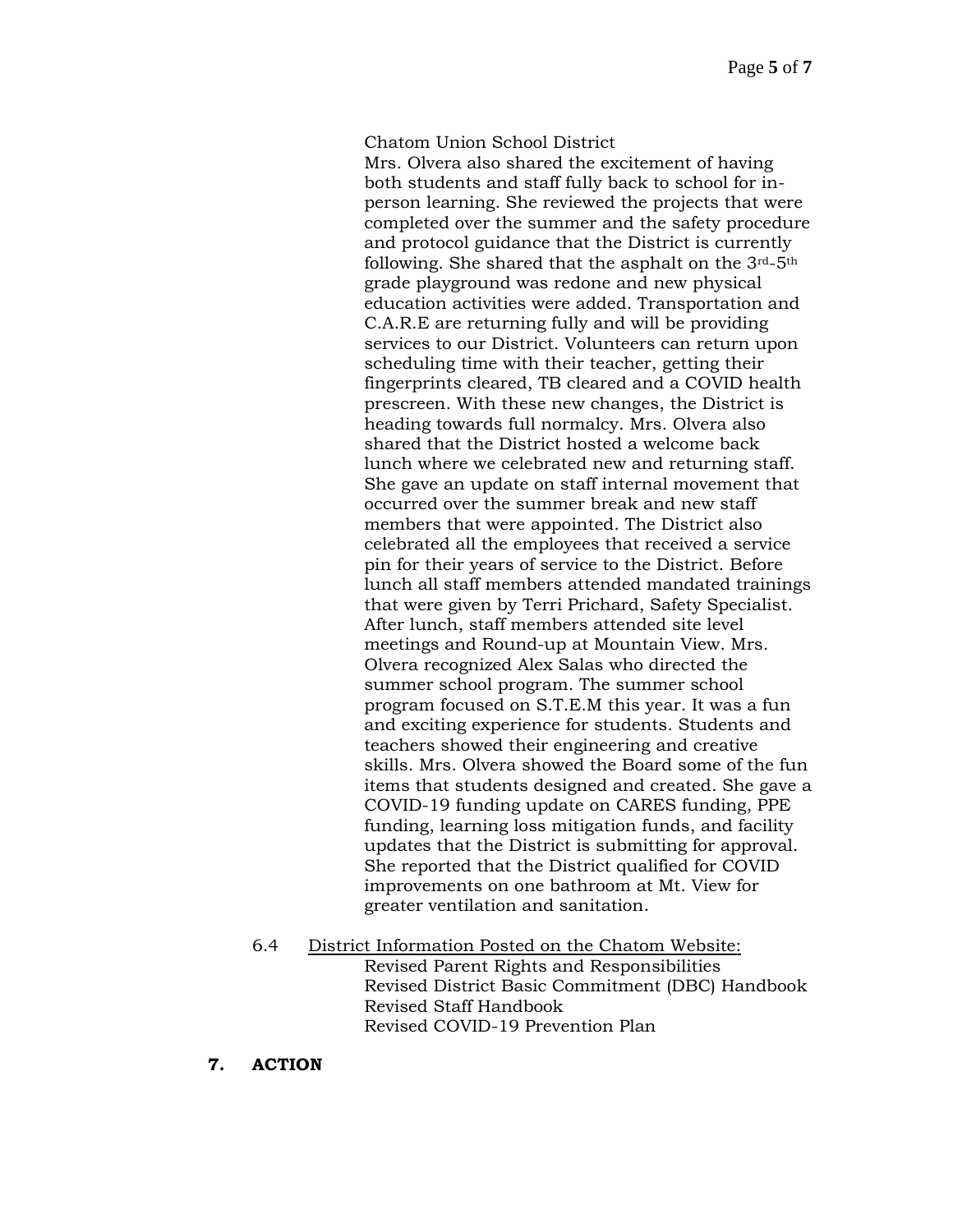- 7.1 Consider Approval of Revised Business Assistant Job Description APPROVED Motion: Rob Santos Second: Anthony Avila Vote: Ayes 4 Noes 0 Abstentions 0
- 7.2 Consider Approval of Revised Signatures of Board Members and Authorized Agents and Revolving Cash Funds APPROVED Motion: Rob Santos Second: Karen Macedo Vote: Ayes 4 Noes 0 Abstentions 0
- 7.3 Consider Approval of New Food Service Classification, Duties and Revised Hours APPROVED Motion: Karen Macedo Second: Rob Santos Vote: Ayes 4 Noes 0 Abstentions 0
- 7.4 Consider Approval of Resolution #08-10-21-01 Regarding Authorization to Reduce Classified Staff APPROVED Motion: Anthony Avila Second: Rob Santos Vote: Ayes 4 Noes 0 Abstentions 0
- 7.5 Consider Approval of Board Policy and Administrative Regulation 6158 Regarding Independent Study APPROVED Motion: Karen Macedo Second: Anthony Avila Vote: Ayes 4 Noes 0 Abstentions 0
- 7.6 Consider Optional Student Testing with Parent Consent for Use of Modified Quarantine Guidance to Help Students Remain at School This item is to provide options to families that consent to getting tested for quarantine process. APPROVED Motion: Rob Santos Second: Karen Macedo Vote: Ayes 4 Noes 0 Abstentions 0
- 7.7 Consider Possible Letter to CDPH Requesting that CDPH Allow Districts to Work with Local County Public Health Officials to Implement COVID-19 Mitigation Measures APPROVED Motion: Anthony Avila Second: Karen Macedo Vote: Ayes 4 Noes 0 Abstentions 0
- 7.8 Consider Approval of Consolidated Application Report for 2021-2022 Funding APPROVED Motion: Rob Santos Second: Anthony Avila